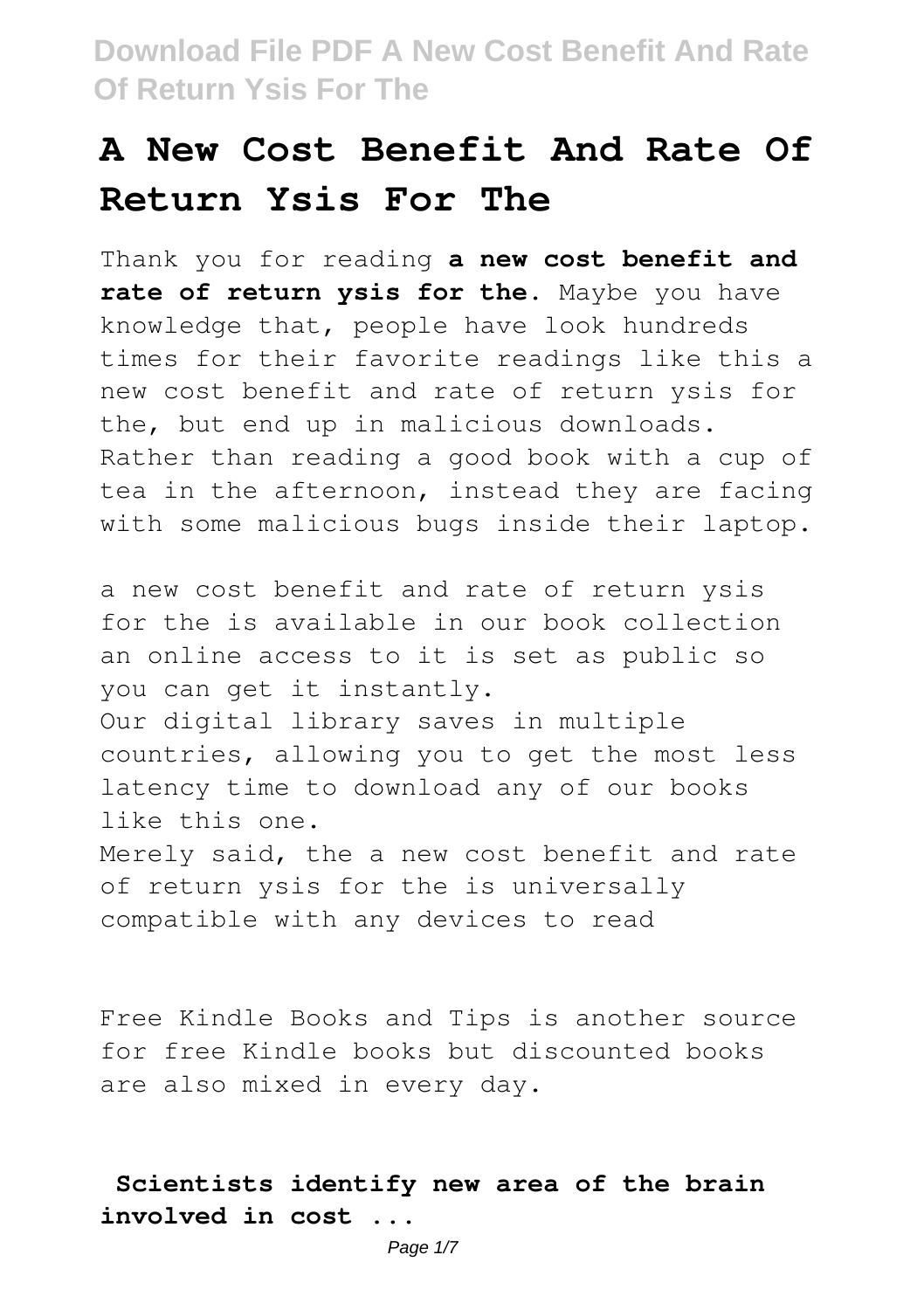The hidden cost of Ottawa's new benefit for the self ... the government wouldn't quite choose those words to describe the launch of the Canada Recovery Benefit, the new program designed to ...

#### **Costs and benefits: A Q&A with FASB Chair Richard Jones ...**

In economics, an externality is the cost or benefit that affects a third party who did not choose to incur that cost or benefit. Externalities often occur when the production or consumption of a product or service's private price equilibrium cannot reflect the true costs or benefits of that product or service for society as a whole. This causes the externality competitive equilibrium to not be ...

#### **Externality - Wikipedia**

costs, while benefit costs averaged \$19.93 and accounted for 38.1 percent. The average cost of health insurance benefits was \$6.01 per hour worked and accounted for 11.5 percent of total compensation in June 2020. (See charts 1 and 2, and table 1.) Chart 2. Employer costs as a percentage of total compensation, June 2020 . Chart 1.

### **Benefit Cosmetics | Official Site and Online Store**

Now, scientists at the Okinawa Institute of Science and Technology Graduate University (OIST) have identified a new area of the Page 2/7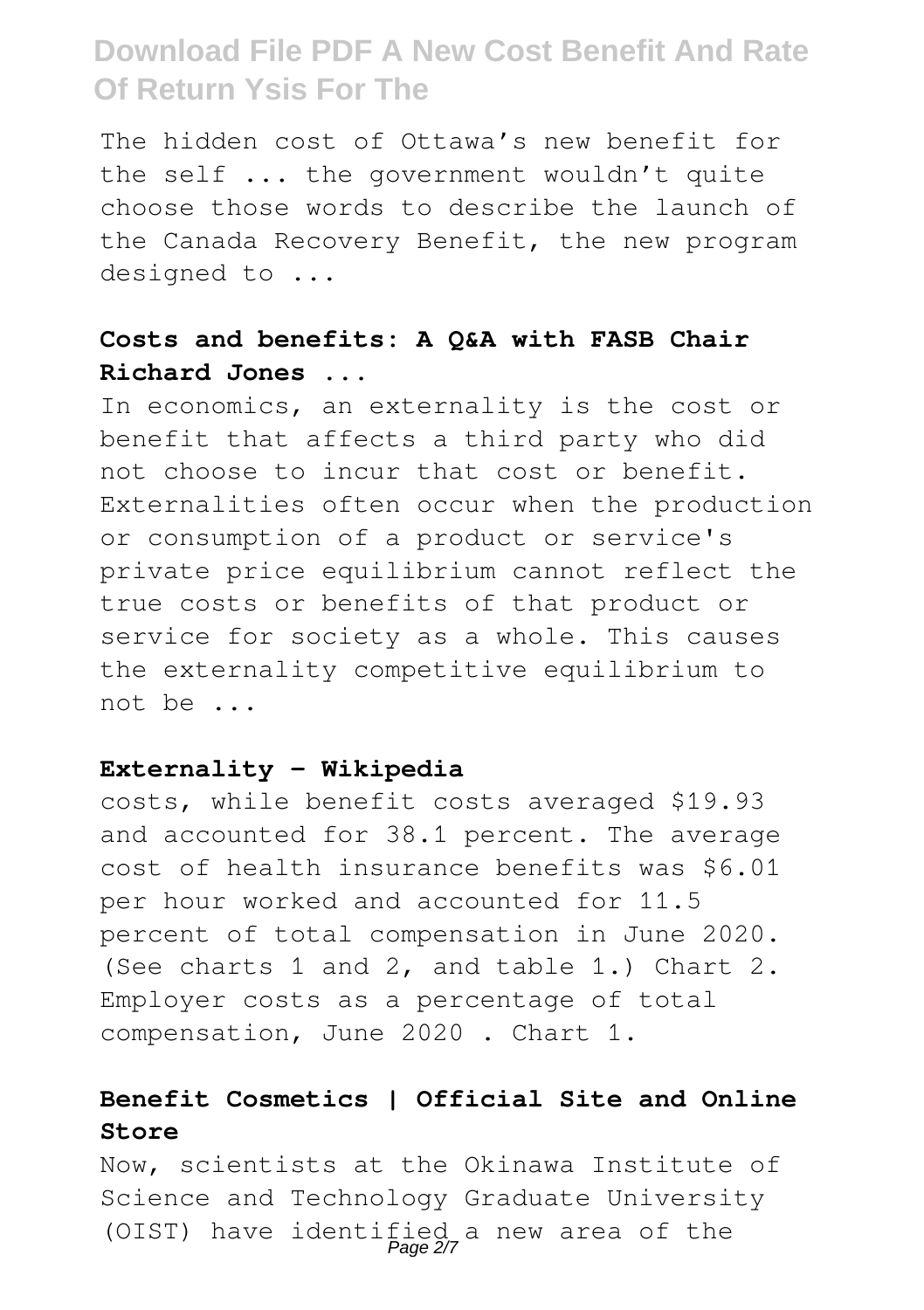brain that could be involved in cost-benefit decision-making.

### **Proposed Rule: Increasing Consistency in Considering ...**

The positive net present value of \$50.35 million and benefit/cost ratio of 1.2 indicate that the project is worthwhile if the cost of capital is 2 percent. When a discount rate of 3 percent is the benefit/cost ratio is slightly under 1.0. This means that the internal rate of return is just under 3 percent.

#### **Cost Benefit Analysis - Decision Making Tools From ...**

Marginal benefit and marginal cost are two measures of how the cost or value of a product changes. While the former is a measurement from the consumer side of the equation, the latter is a ...

#### **Marginal Costs & Benefits - The Environmental Literacy Council**

Benefit Cosmetics is the processing controller of your data. The information you provide is to send communications about Benefit Cosmetics offers, news and events. Your data will be shared with Benefit Cosmetics if you have expressed your wish to receive Beauty news.

### **Advantages of a Cost-Benefit Analysis | Your Business**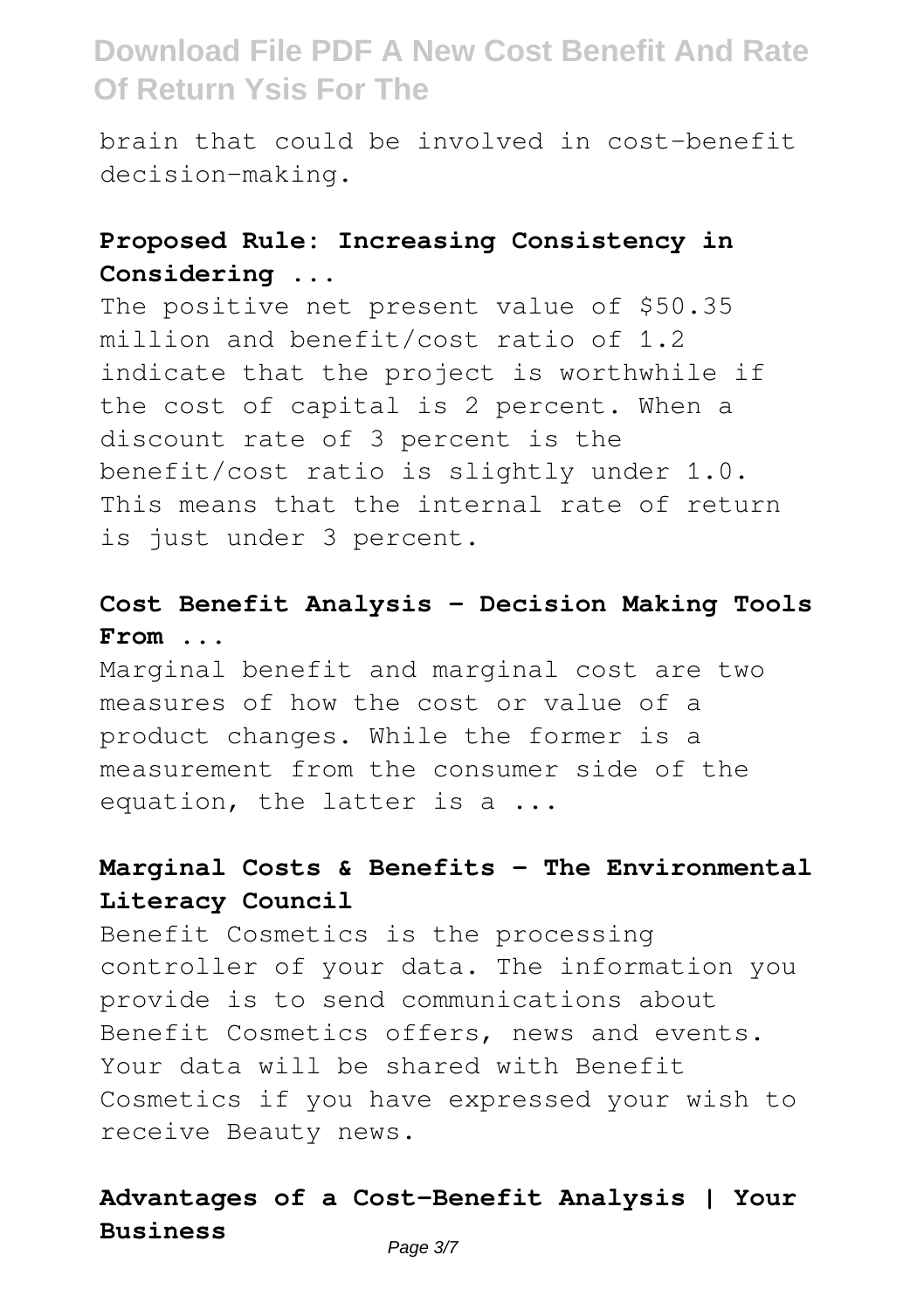Key Points. Cost-benefit analysis is a relatively straightforward tool for deciding whether to pursue a project. To use the tool, first list all the anticipated costs associated with the project, and then estimate the benefits that you'll receive from it.

### **Cost-Benefit Analysis Definition investopedia.com**

A cost benefit analysis (also known as a benefit cost analysis) is a process by which organizations can analyze decisions, systems or projects, or determine a value for intangibles. The model is built by identifying the benefits of an action as well as the associated costs, and subtracting the costs from benefits.

#### **Employer Costs for Employee Compensation - June 2020**

Marginal costs and benefits are a vital part of economics because they help to provide the relevant measurement of costs and benefits at a certain level of production and consumption. If measured marginal costs and benefits are provided, it is much easier to calculate the ideal price and quantity.

### **Cost Benefit Analysis Example and Steps (CBA Example ...**

Cost-benefit analysis works best when most of the costs and benefits can be reduced to financial terms, so that they can be more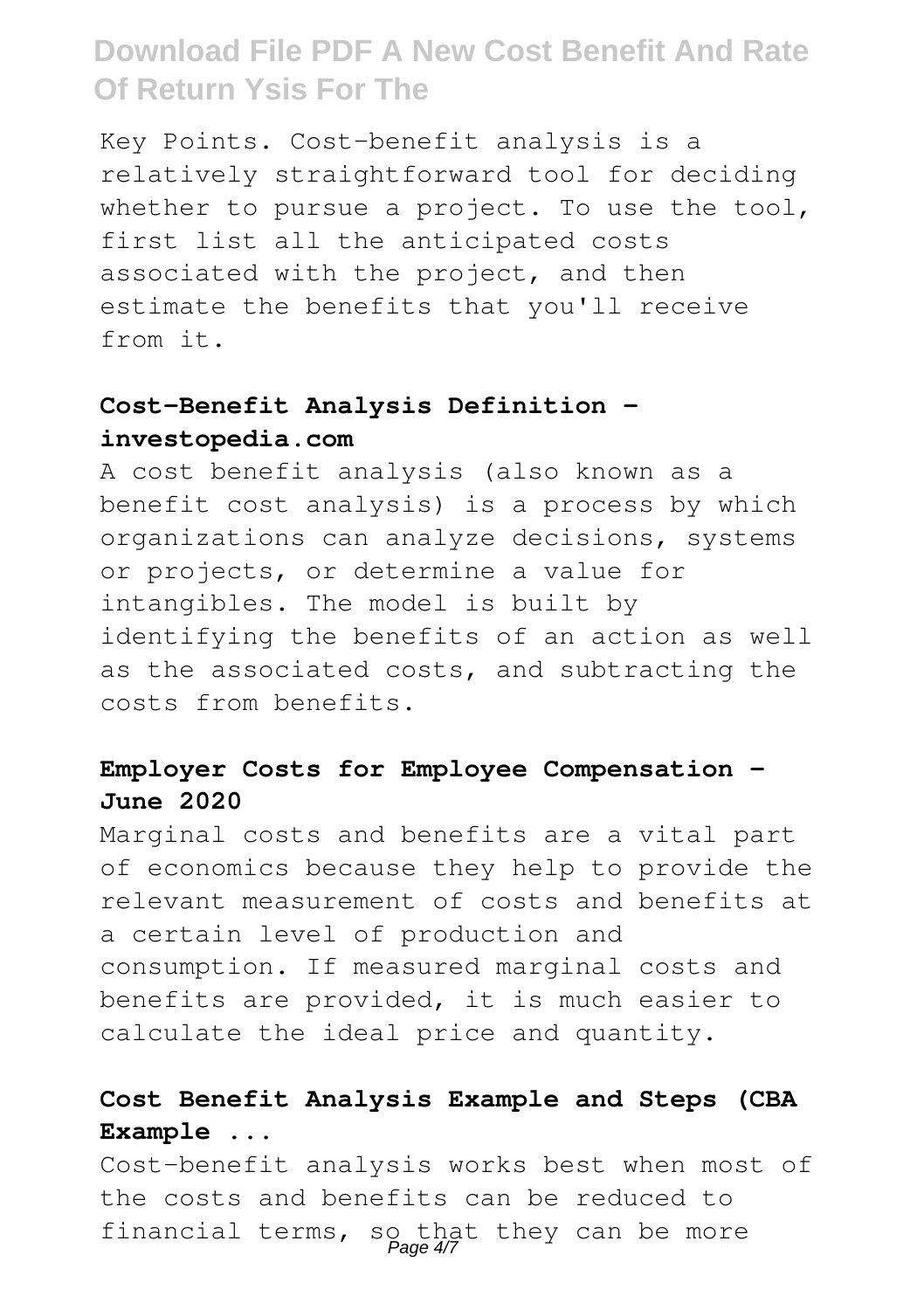easily compared. Examples of Cost-Benefit Analysis. Examples of decisions to which costbenefit analysis can be applied are: Whether to expend funds on a new fixed asset.

#### **Performing a Cost-Benefit Analysis - dummies**

Cost Benefit Analysis (also known as Benefit Cost Analysis) is a mathematical approach to compare the costs and expected benefits of two or more projects (or options). Cost benefit analysis is a decision-making tool widely used in economics.

#### **The hidden cost of Ottawa's new benefit for the self ...**

This proposal, when finalized, will codify best practices for benefit-cost analysis in rulemaking, and provide clarity for states, local communities, industry, and other stakeholders regarding EPA's rulemaking considerations. EPA will accept comments on the proposal for 45 days after publication in the Federal Register. Background:

#### **Cost-benefit analysis — AccountingTools**

Cost benefit analysis is a process used primarily by businesses that weighs the sum of the benefits, such as financial gain, of an action against the negatives, or costs, of that action.

### **The Average Cost of Employee Benefits in the US | Work ...**

Making sure the costs of changes in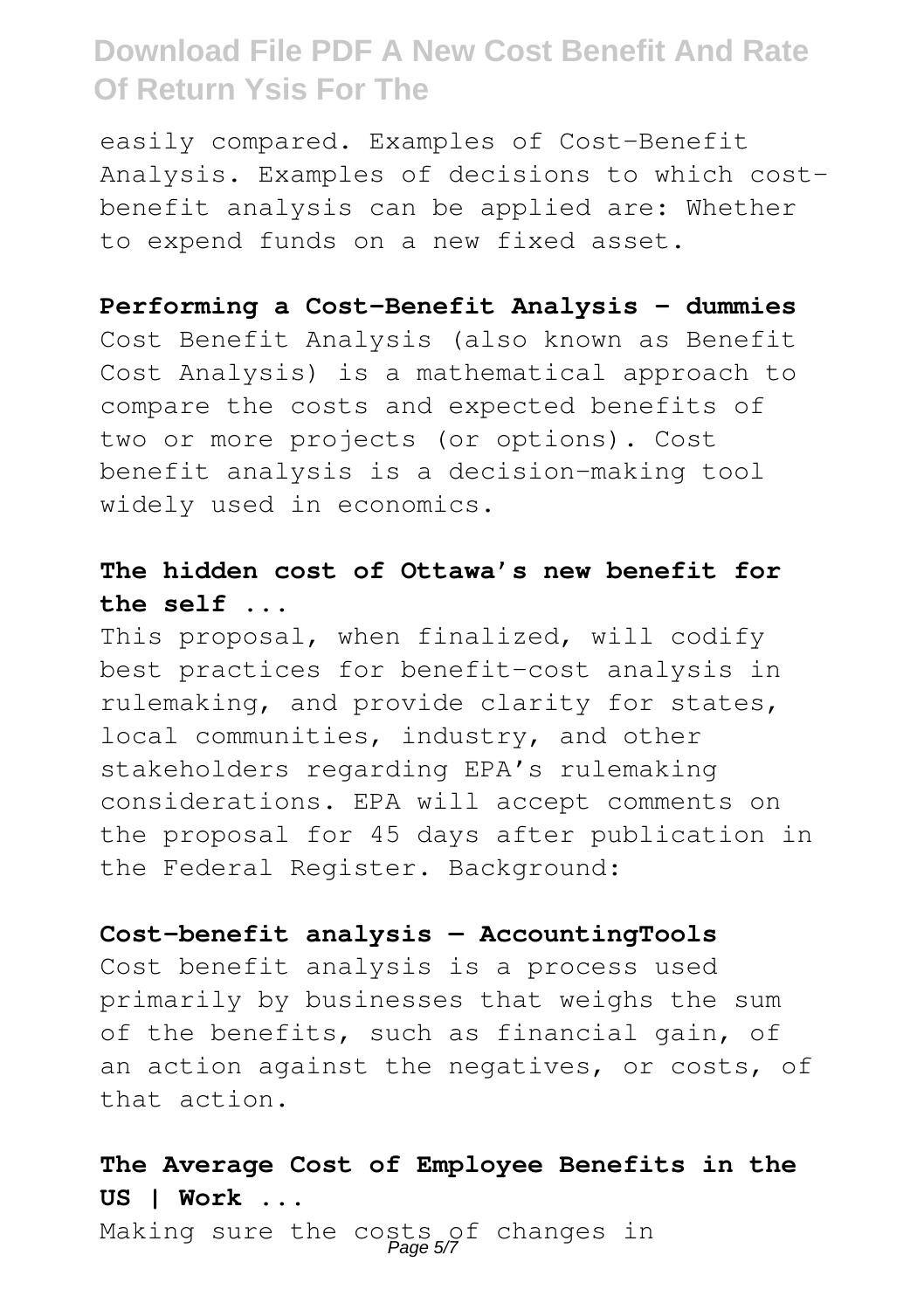accounting standards don't exceed the benefits is a key objective for FASB Chair Richard Jones, CPA. Jones replaced Russell Golden, CPA, as FASB's leader in July after spending more than 30 years with EY, where he was the firm's chief accountant and led the firm's national office.

### **Cost Benefit Analysis: An Expert Guide | Smartsheet**

Whether you know it as a cost-benefit analysis or a benefit-cost analysis, performing one is critical to any project. When you perform a cost-benefit analysis, you make a comparative assessment of all the benefits you anticipate from your project and all the costs to introduce the project, perform it, and support the changes resulting from it.

#### **Marginal Benefit vs. Marginal Cost: What's the Difference?**

According to Benefits Pro and a report from Bay Medical, which used data from the National Compensation Survey's Employer Costs for Employee Compensation (ECEC), the average cost of benefits in the United States is \$21,726 per employee, per year. That is quite a sizable chunk to add to a worker's salary. With wages, this brings the average cost of having an employee to \$71,334 per year.

# **A New Cost Benefit And** Page 6/7